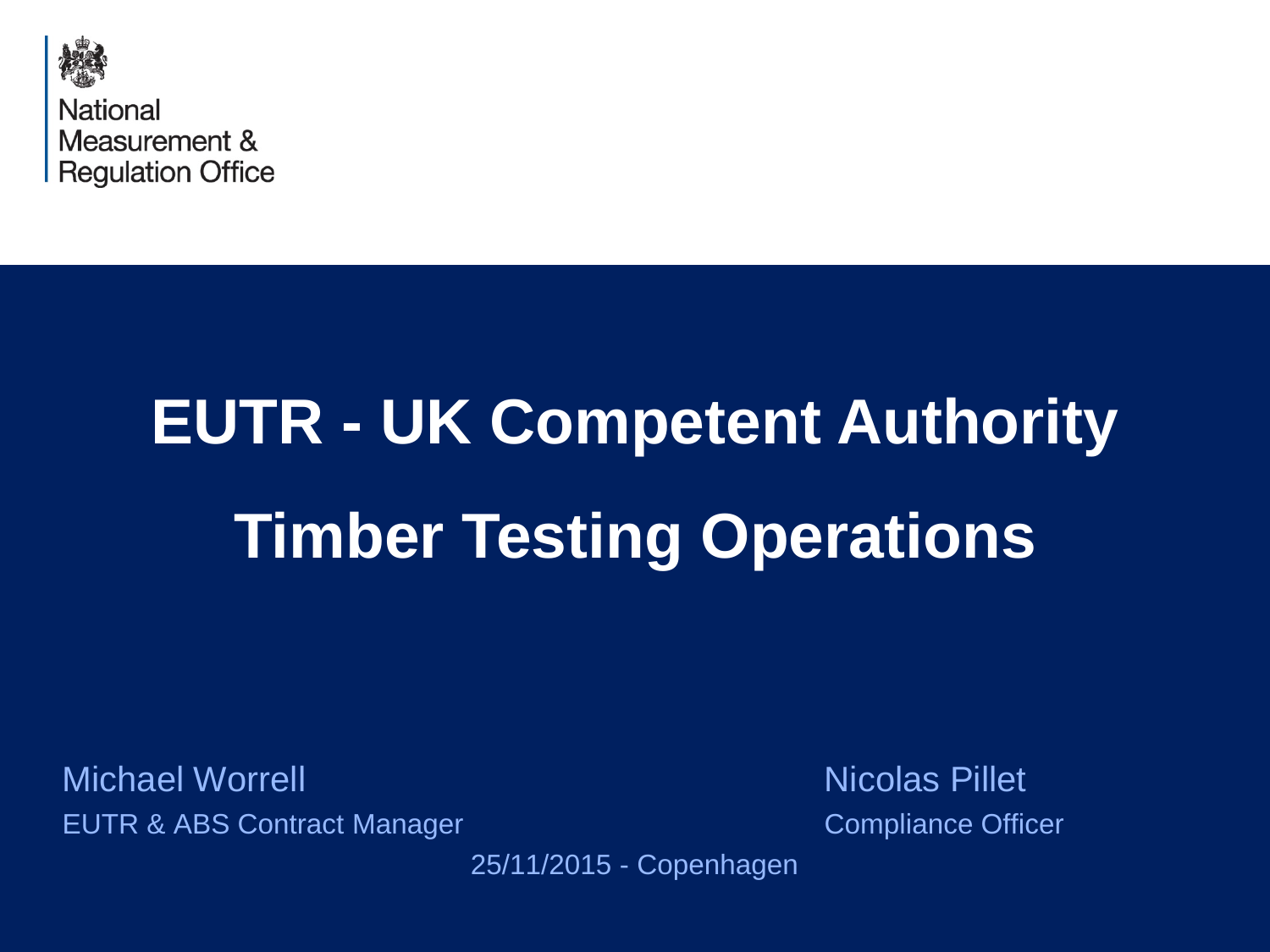### **Presentation Overview**

- •National Measurement and Regulation Office
- •Enforcement Model
- •Testing Methodology
- •Chain of Evidence
- •Results Analysis
- •Future of Testing in Enforcement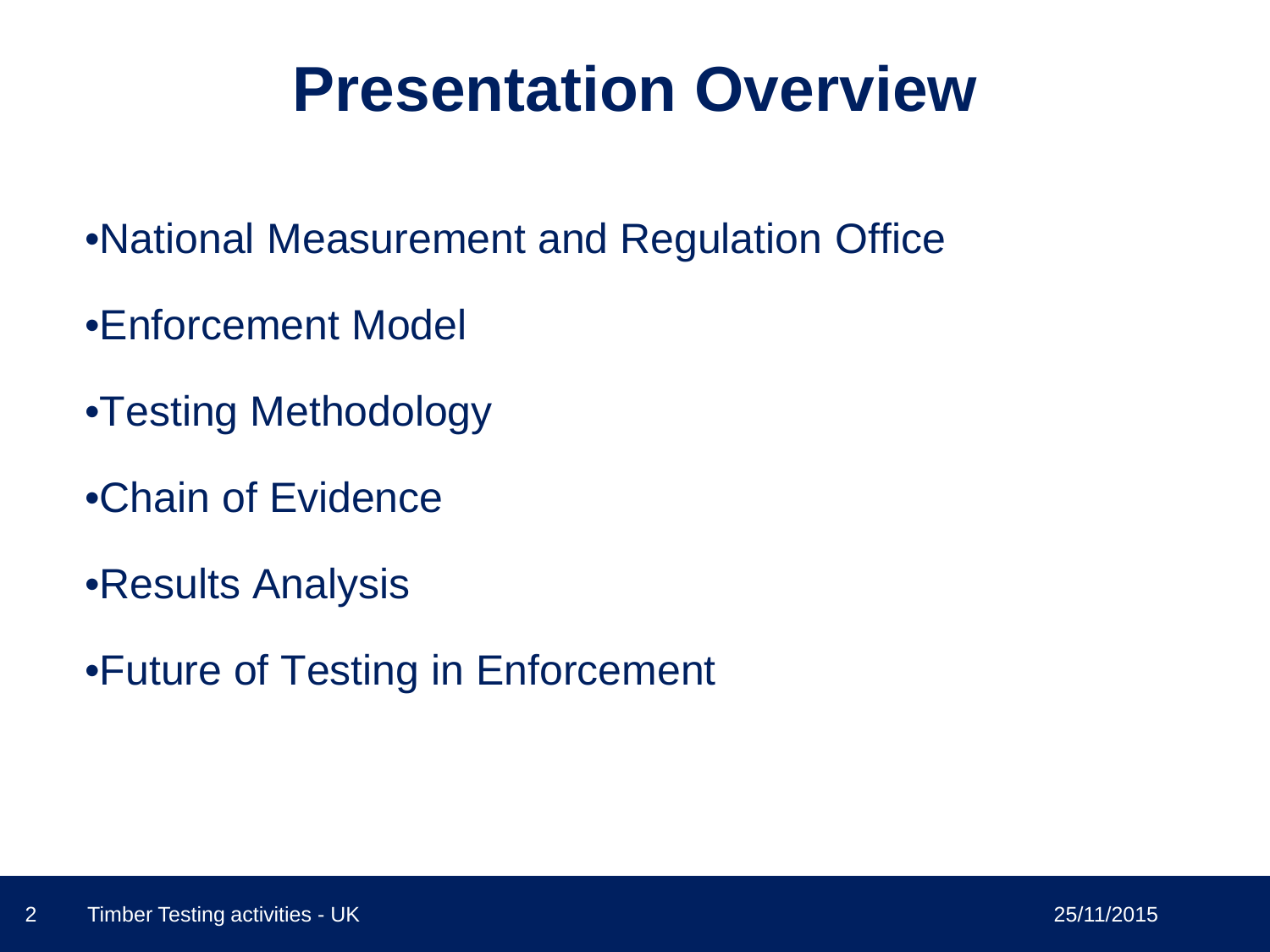### **National Measurement and Regulation Office**

•Responsible for enforcing a suit of environmental and consumer protection legislation

•Operate in line with the Regulators Code

- Support to comply and grow
- Offer ways to engage to the trade
- Risk based activities
- Share information about compliance and risk
- Offer guidance

### •Aim to simplify technical regulation for the benefit of British businesses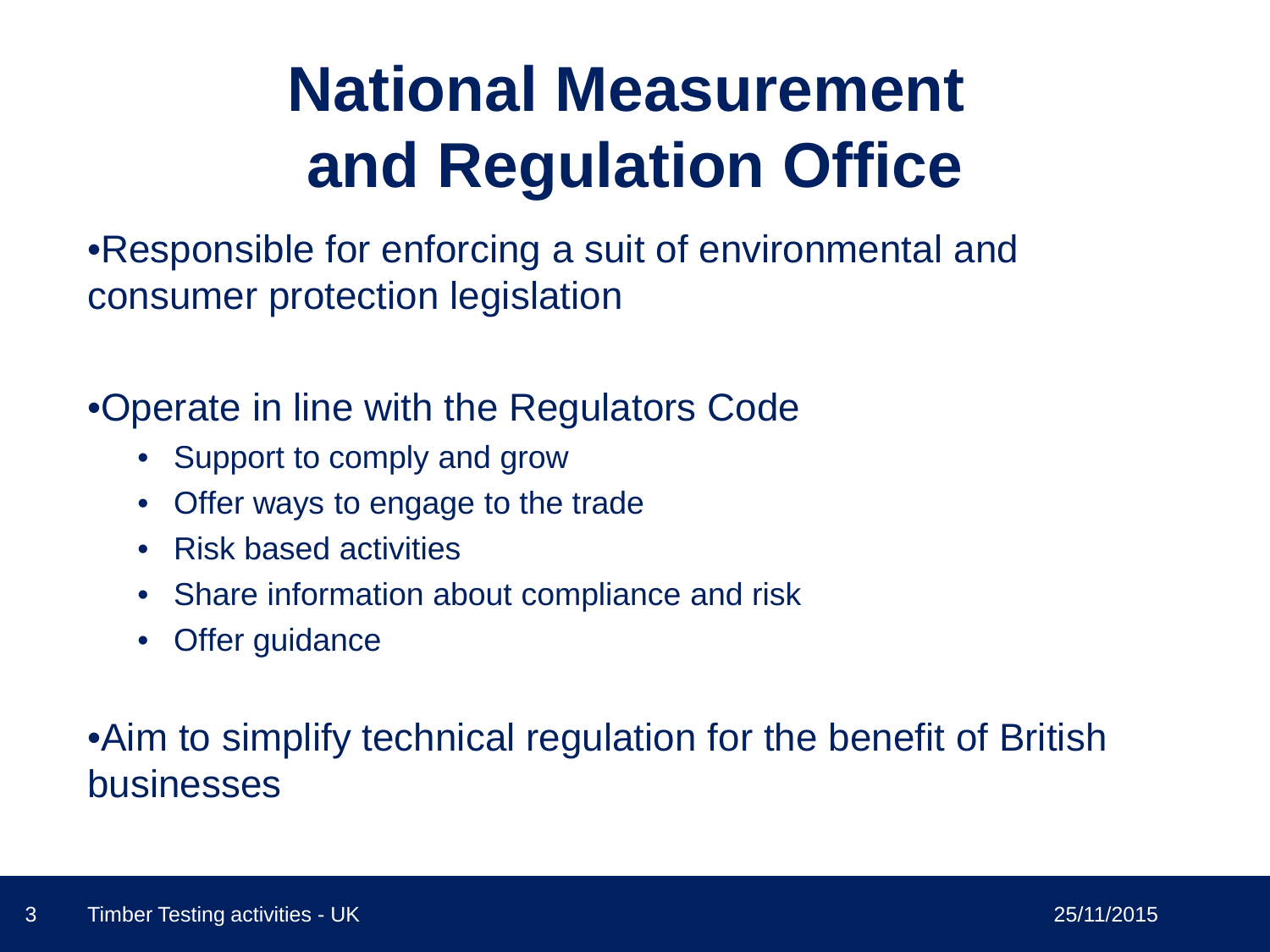### **Enforcement Model**

- Risk based enforcement programmes carried out
	- Species of timber
	- Country of origin
	- Country of manufacture
	- Nature of product
	- Market penetration
	- Industry concerns
- Engaging with large corporations to SMEs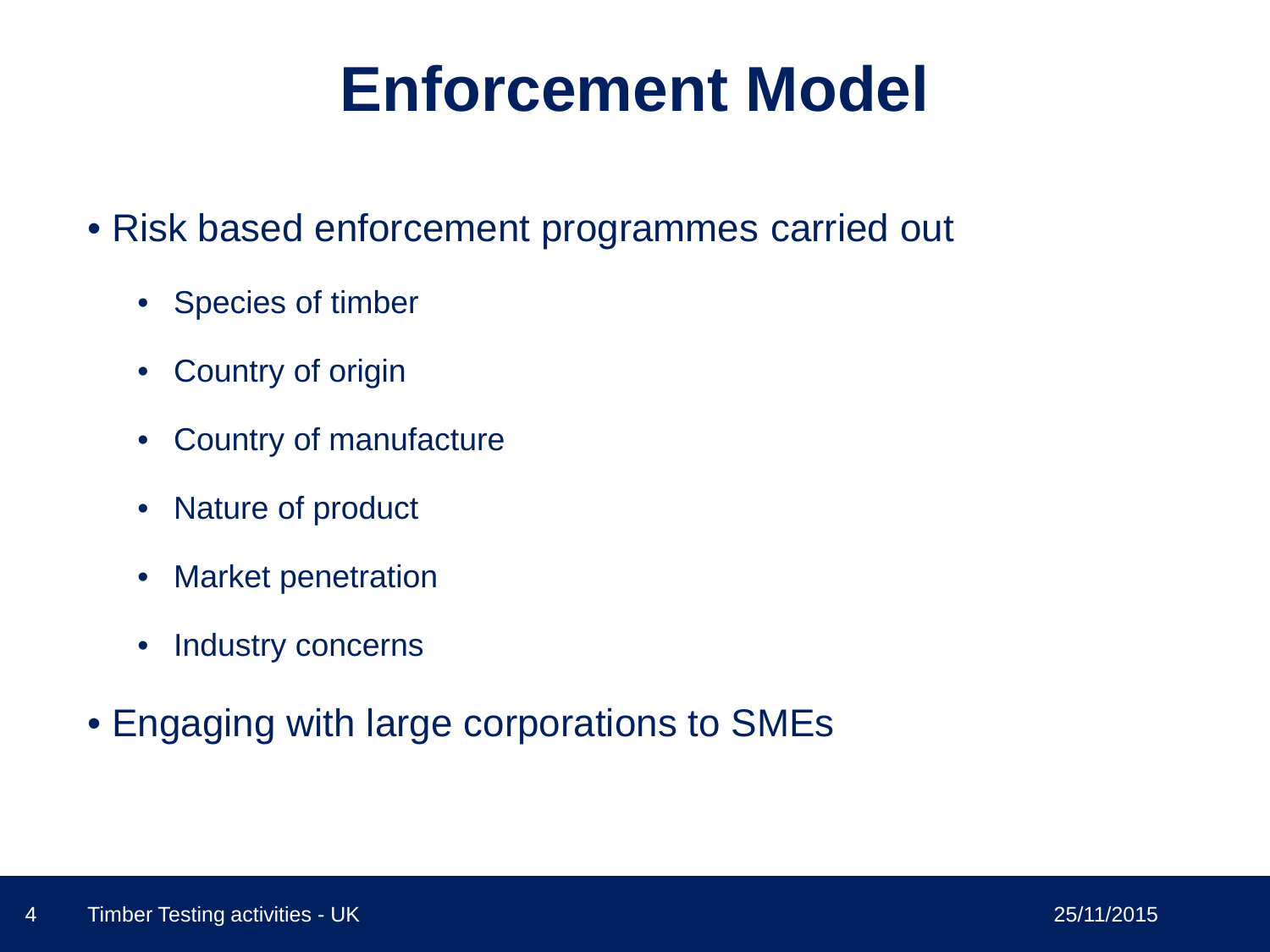### **Testing Methodology**

#### • Purpose

- •Verify Due Diligence claim (cannot prove illegality)
- •Develop capability

#### •Tender

•All testing activities with 3<sup>rd</sup> parties have to be conducted inline with government procurement rules

#### •Purchasing

- •Selection of product assurance of being in scope
- •Recording and traceability of purchase pocketbook, pictures, invoices
- •Species declaration request

#### •Sampling process

- •Hand tools + PPE
- •2 officers
- •Sample selection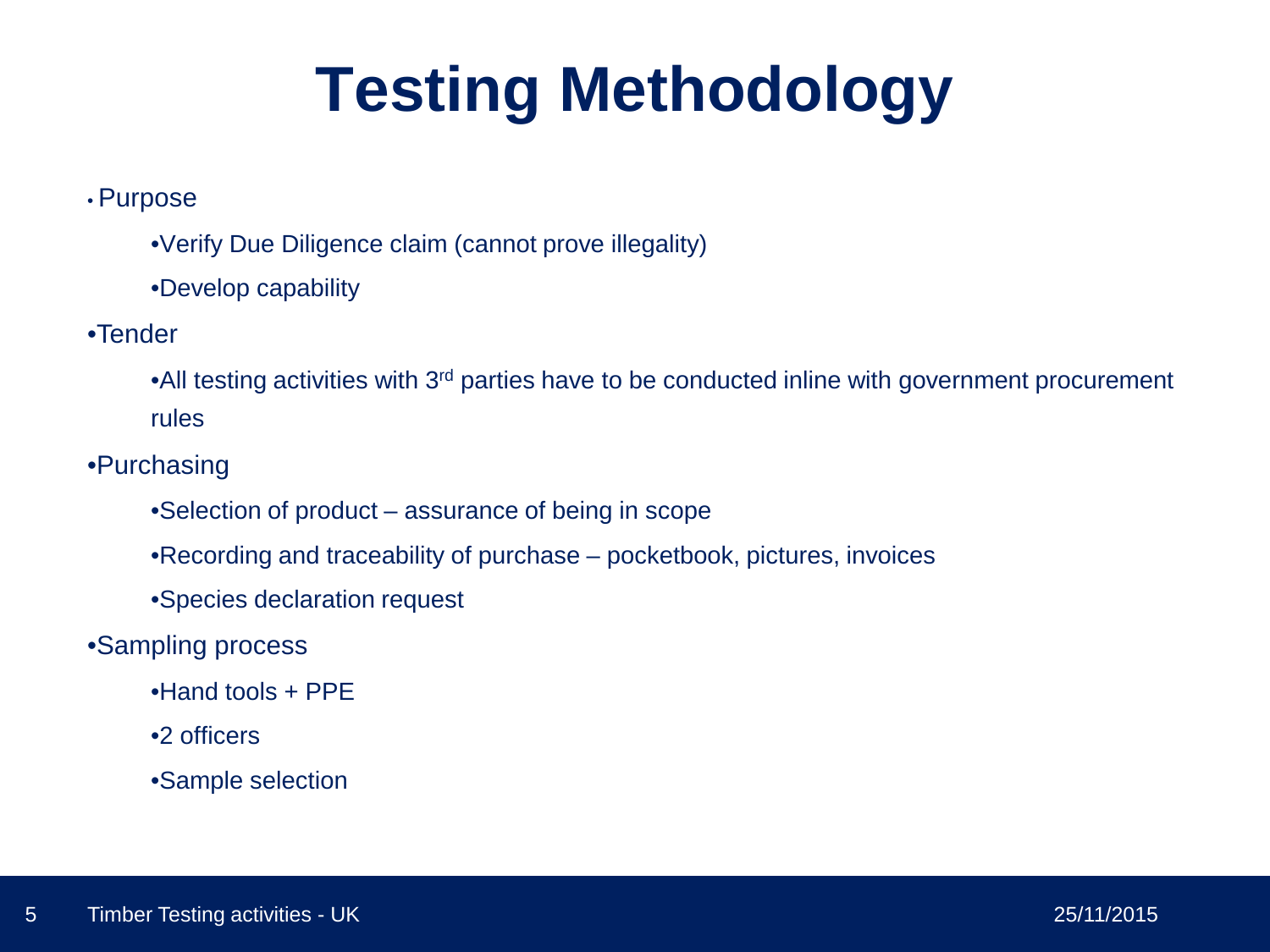### **Chain of Evidence**

- Officer's Authorisation
	- •Test purchasing
	- •Sampling
- •Evidence Handling Facility (EHF)
	- •Secured 3 stories facility
	- •Restricted access
- •Vault software
	- •Records acquisitions and sources
	- •Tracks good movements internally
	- and externally
- •Evidence bags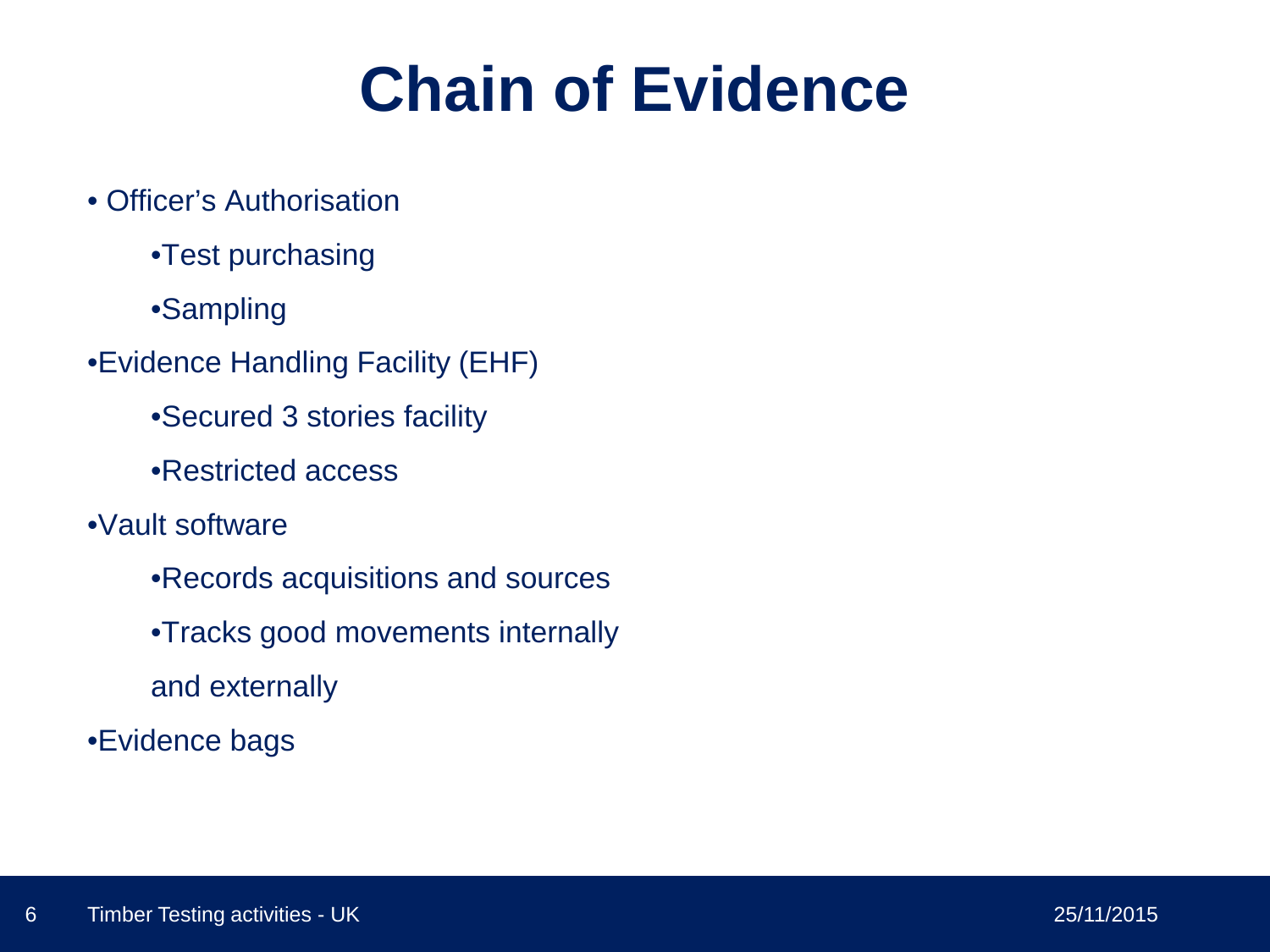### **Results Analysis**

• Overall figures

•Over 180 products sampled to date.

•Products

•Common failures: composite products (furniture, plywood)

•Tropical timber: generally accurate claims but difficulty of building robust DD

•Trade impact

•Increase in testing as part of mitigation process

•Impact on supply chains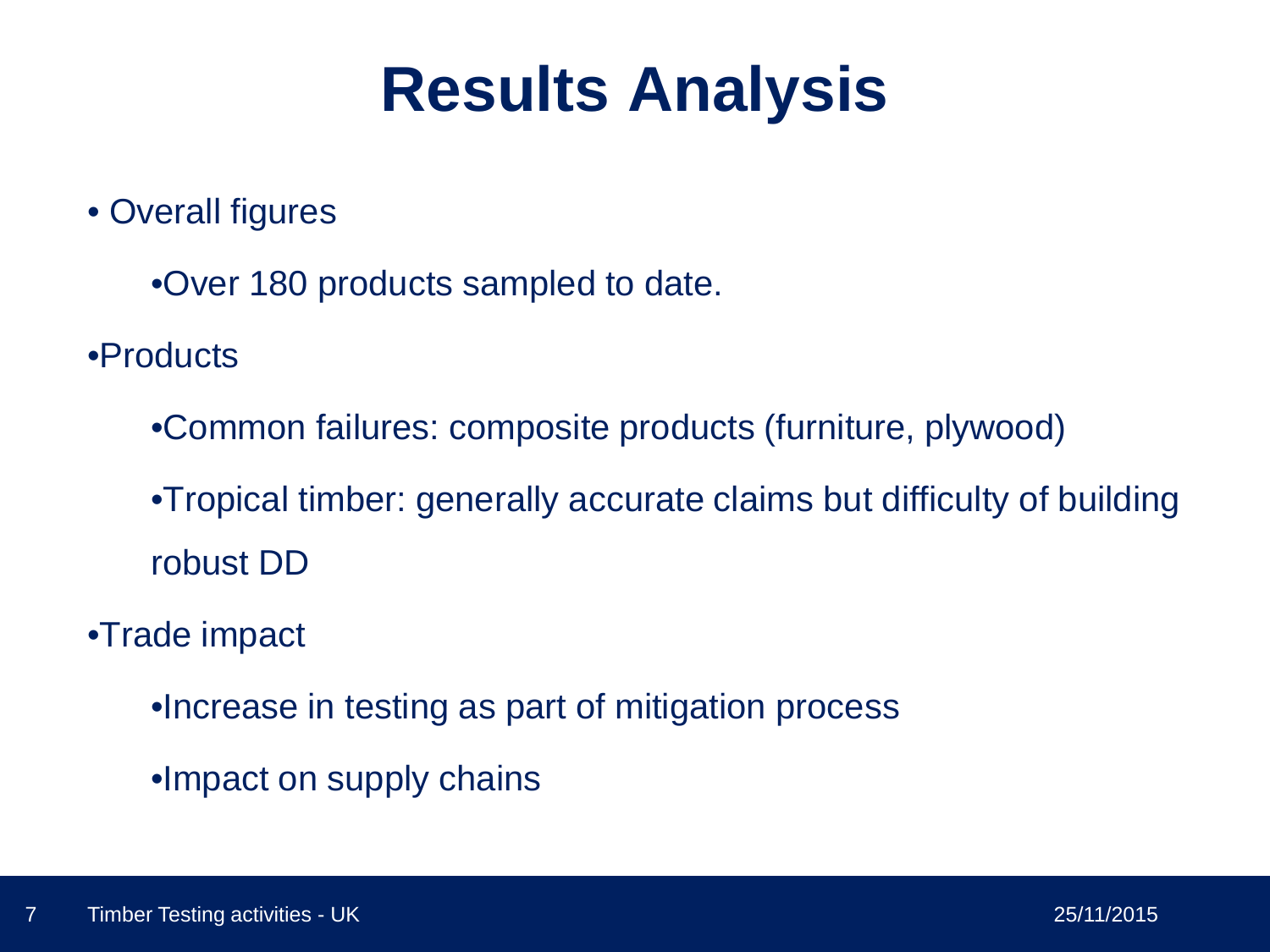### **Future of Enforcement Timber Testing**

• Continue to assist in verifying due diligences claims

•Develop new methods to accurately locate origin of timber (isotope testing)

•Revisit high risk products (e.g. plywood)